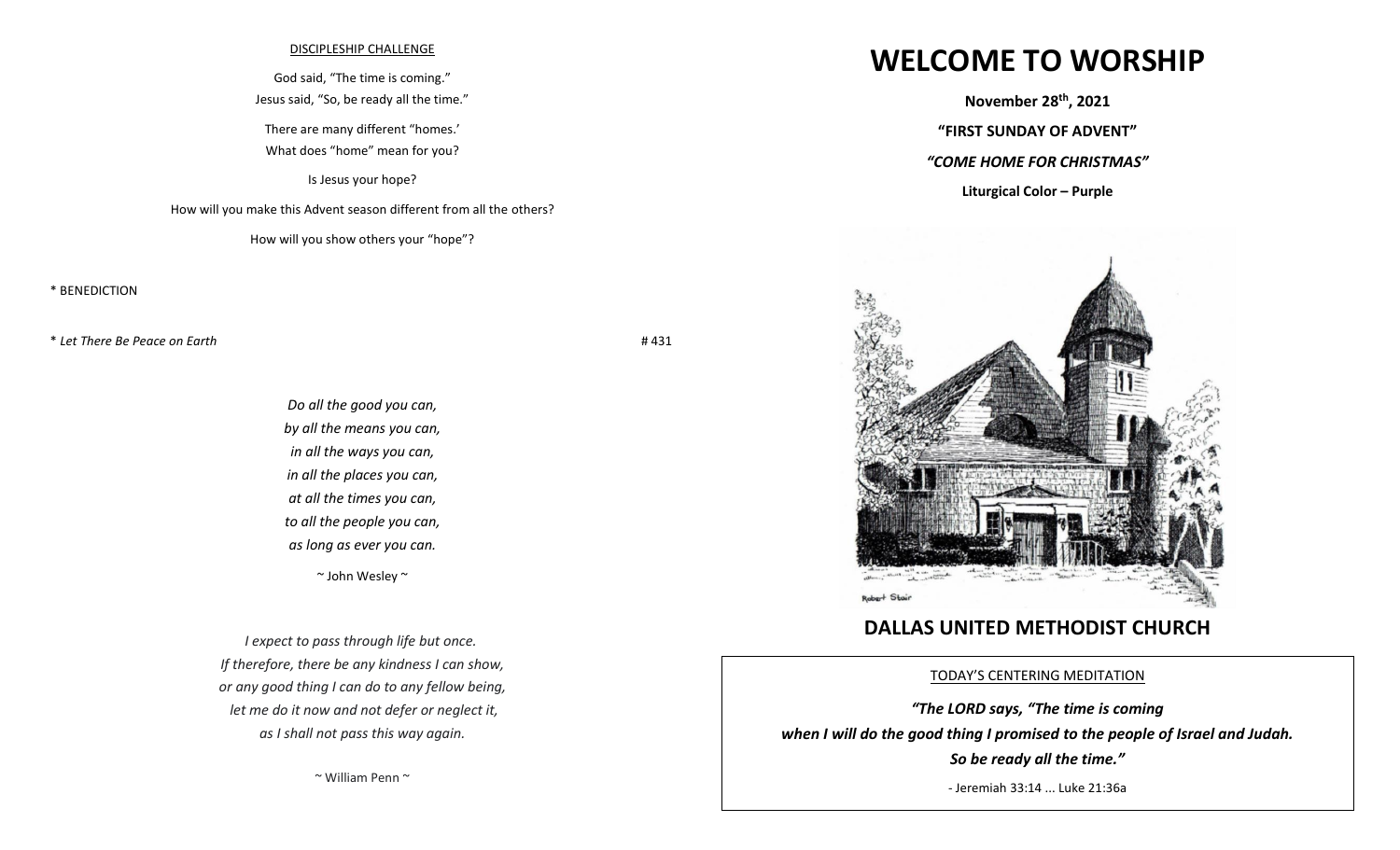| * Please stand in stature or in heart as you are able.                                                                                                                         |       | GOD'S WORD:                                                                                                | Jeremiah 33:14-18  Luke 21:25-36                                       |
|--------------------------------------------------------------------------------------------------------------------------------------------------------------------------------|-------|------------------------------------------------------------------------------------------------------------|------------------------------------------------------------------------|
|                                                                                                                                                                                |       | (The Liturgist says: "This is the Word of God for ALL people"  AND  The People respond: "Thanks BE to God" |                                                                        |
| WELCOME / ANNOUNCEMENTS:                                                                                                                                                       |       |                                                                                                            |                                                                        |
|                                                                                                                                                                                |       | TODAY'S MESSAGE:                                                                                           | "TIME TO GO HOME"                                                      |
|                                                                                                                                                                                |       |                                                                                                            |                                                                        |
| PRELUDE  A TIME TO FOCUS OUR THOUGHTS AND HEARTS ON KING JESUS                                                                                                                 |       | THE PRAYER OF SAINT FRANCIS                                                                                |                                                                        |
|                                                                                                                                                                                |       | Lord, make me an instrument of your peace;                                                                 |                                                                        |
| <b>COME HOME</b><br>PROCLAMATION                                                                                                                                               |       |                                                                                                            | where there is hatred, let me sow love;                                |
|                                                                                                                                                                                |       |                                                                                                            | where there is injury, pardon;                                         |
| Come, Thou Long-Expected Jesus                                                                                                                                                 | #196  |                                                                                                            | where there is doubt, faith;                                           |
|                                                                                                                                                                                |       |                                                                                                            | where there is despair, hope;                                          |
| <b>OPENING PRAYER</b>                                                                                                                                                          |       |                                                                                                            | where there is darkness, light;                                        |
|                                                                                                                                                                                |       |                                                                                                            | and where there is sadness, joy.                                       |
|                                                                                                                                                                                |       |                                                                                                            | O, Divine Master,                                                      |
| * CALL TO WORSHIP:                                                                                                                                                             |       |                                                                                                            | grant that I may not so much seek to be consoled as to console;        |
| Something stirs deep within $us - a$ longing, a hope,                                                                                                                          |       |                                                                                                            | to be understood, as to understand;                                    |
| A thirst for joy, a hunger for peace, a yearning for blessing.<br>We know deep within that our hopes and fears<br>Will be met by angel songs and baby sighs.<br>It is Advent - |       |                                                                                                            | to be loved, as to love;                                               |
|                                                                                                                                                                                |       |                                                                                                            | for it is giving that we receive,                                      |
|                                                                                                                                                                                |       |                                                                                                            | it is pardoning that we are pardoned,                                  |
|                                                                                                                                                                                |       |                                                                                                            | and it is dying that we are born to eternal life.                      |
| Season of waiting, hoping, longing, yearning.                                                                                                                                  |       |                                                                                                            |                                                                        |
| Advent -                                                                                                                                                                       |       |                                                                                                            |                                                                        |
| Time to come home.                                                                                                                                                             |       | * O Day of God, Draw Nigh                                                                                  | #730                                                                   |
| * Blessed be the God of Israel                                                                                                                                                 | # 209 |                                                                                                            | * PRAYER FOR OFFERING OUR LIVES, OUR TITHES, AND OUR GIFTS TO THE LORD |
|                                                                                                                                                                                |       |                                                                                                            | Giver of all good things,                                              |
|                                                                                                                                                                                |       |                                                                                                            | as we offer these gifts to you,                                        |
| PRAYER & LIGHTING OF THE FIRST ADVENT CANDLE:                                                                                                                                  |       |                                                                                                            | open our eyes to see more clearly                                      |
| We can hardly believe it, Lord. The Advent season is upon us.                                                                                                                  |       |                                                                                                            | all that we have been given                                            |
| We usually translate that into the buying season in preparation for THE BIG DAY.                                                                                               |       | and all that we have to give.                                                                              |                                                                        |
| But when we place our hope in the tinsel, wrappings, tape and boxes,                                                                                                           |       |                                                                                                            | Stretch our capacity to give of ourselves:                             |
| we forget the most glorious gift of all,<br>the gift of Your absolute love.                                                                                                    |       |                                                                                                            | our love, our companionship,                                           |
|                                                                                                                                                                                |       |                                                                                                            | and our material resources,                                            |
| Open our eyes, our hearts, our spirits today<br>to behold Your gracious love for us in the fulfillment of all God's promises.                                                  |       |                                                                                                            | wherever they are needed.                                              |
| For we ask this in the name of Jesus. Amen.                                                                                                                                    |       |                                                                                                            | Amen.                                                                  |
|                                                                                                                                                                                |       |                                                                                                            |                                                                        |